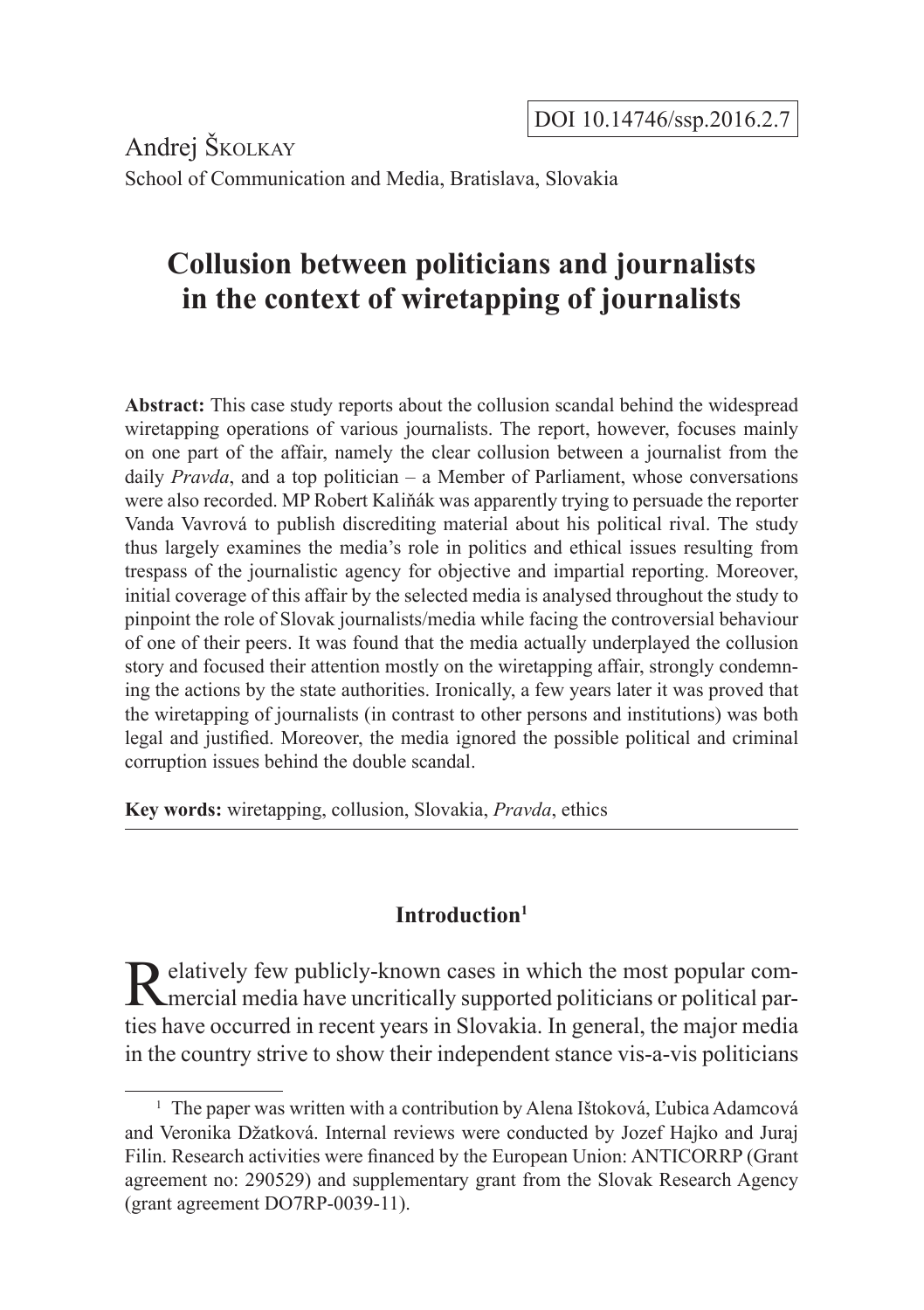and political parties (for recent negative examples see MEMO98, 2016 and TIS, 2016). Although many cases of particular utilisation of public media as a form of propaganda machine were reported in the 1990s, major collaboration between the media and politicians in power slowly evaporated from 2000 onwards. This was mainly due to the de-politicisation of a previously extremely politically polarised society and, at the same time, commercialisation of the media, and partly due to the growth of modern ICT and generally accessible alternative sources of information on the Internet or in cable/satellite broadcast. The ICT also made it possible to make public information that otherwise would be difficult to publish in the media, due to fears of expensive libel cases. This issue also was behind this case, as well as behind an even more explosive corruption case a month later.<sup>2</sup> Yet, it should be noted here that new local media owners seem to get involved in the media business not only for profit making (Kernová, 2015).

In general, the ethical-professional guidelines of journalists explicitly demand a high level of impartiality and balance.<sup>3</sup> Therefore, although it is more likely to be accepted when the media as institutions show a certain tacit bias towards certain politician or a political party, it is much more difficult to accept such bias, or, indeed, collusion (defined as the dynamics of everyday interaction between politicians and journalists which occurs when these interactions threaten or subjugate the operational autonomy of the media to political requirements), in the case of individual journalists in key news media. The occasional cases where media or journalists appear to secretly collaborate with politicians thereby have the potential to become major political and media scandals. This case study reports on the unethical cooperation (collusion) between the then Member of the Slovak Parliament Robert Kaliňák and Vanda Vavrová, a journalist for the daily newspaper *Pravda*. The controversial case focuses on the attempts by Kaliňák, who was also vice-chairman of the then opposition, leftist political party Smer-SD, to influence journalistic output.

This story is, however, related to the wider problem of illegal wiretapping of various journalists and other public figures either in the context of alleged concern over state security and military secrets, or with reference to the collection of scandalous information concerning political or business opponents. It should be noted here that a journalist from the weekly

<sup>&</sup>lt;sup>2</sup> See https://en.wikipedia.org/wiki/Gorilla scandal.

<sup>3</sup> See Code of Ethics of a Journalist, http://trsr.sk/dokumenty/eticky-kodex-novinara-uinny-od-1-1-2011.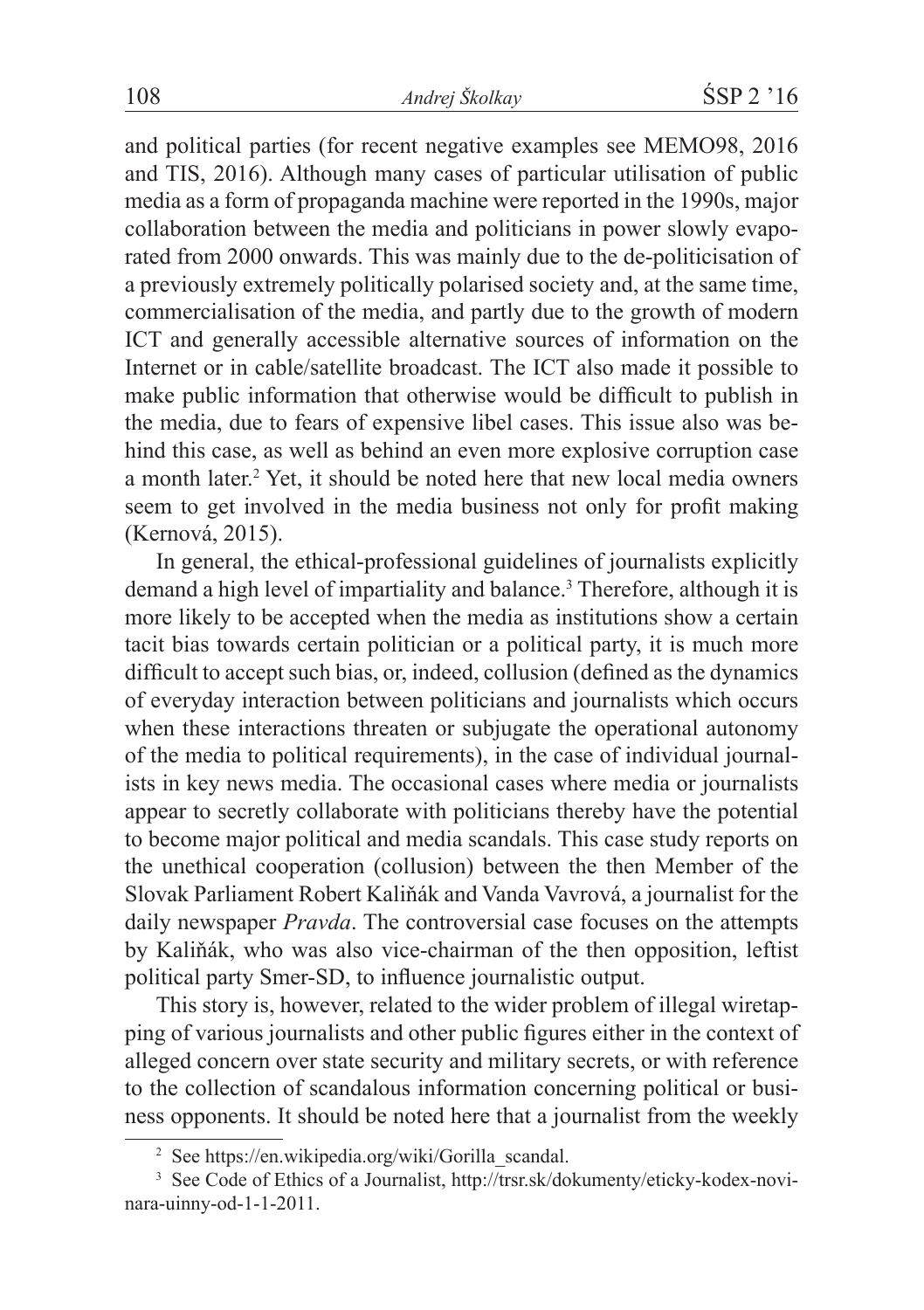*Žurnál*, Patrícia Poprocká (Ďurišová), was wiretapped in connection with possible leaks of confidential information by the secret service already in 2007, as *Žurnál* reported about leaks of classified documents from the Military Counterintelligence Service (MCI). This case happened under the Ministry of Defence (MoD) run by a representative from the Smer-SD party (Boyd, 2011). However, no major scandal with political consequences resulted at that time,<sup>4</sup> although the case was widely discussed in the media. In fact, initially, the editor-in-chief and journalist from the weekly *Žurnál* received a fine from the National Security Authority which was later cancelled by the Supreme Court. Moreover, as stated by former Minister of Defence Ľubomír Galko, wiretapping operations have been regarded as standard operations by Military Defence Intelligence (MDI) or by MCI under any government (Galko, 2011). Yet, as will be shown, the wiretapping operation actually downplayed the collusion case, as well as possible corruption case(s) at the MoD.

# **The role of the media in a liberal democracy**

One of the fundamental features of a liberal democratic political system is the existence of free and independent media. The key political roles of the media include providing information, checking the accountability of public figures and authorities, and creating a space for public debate. However, the media can also represent vested interests. Collusion seems to be occasionally present even in the leading agenda setting newspapers (Greenwald, 2012). Some also argue that collusion is rather typical of the whole media sector in some countries (Oborne, 2012; Orme, 1997), while others document collusion in the particular field of business and financial journalism (Butterick, 2015). A recently hyped case from Hungary, where the executive director of *Hír TV*, the cable news channel, openly admitted previous long-term, behind the scenes cooperation with the ruling government (Adam,  $2016$ ),<sup>5</sup> can serve as a perfect example of large-scale collusion in practice.

The other part of the story concerns wiretapping operations focused on journalists. Is this activity, if focused on journalists/media, always illegal in a liberal democracy, as suggested by the then Prime Minister Iveta Radičová?

<sup>4</sup> See http://www.visegradgroup.eu/news/ex-slovak-defence.

<sup>&</sup>lt;sup>5</sup> For the original transcript of the interview see: https://www.mediapiac.com/mediapiac/Tobb-nezo-jott-mint-ment/112473/.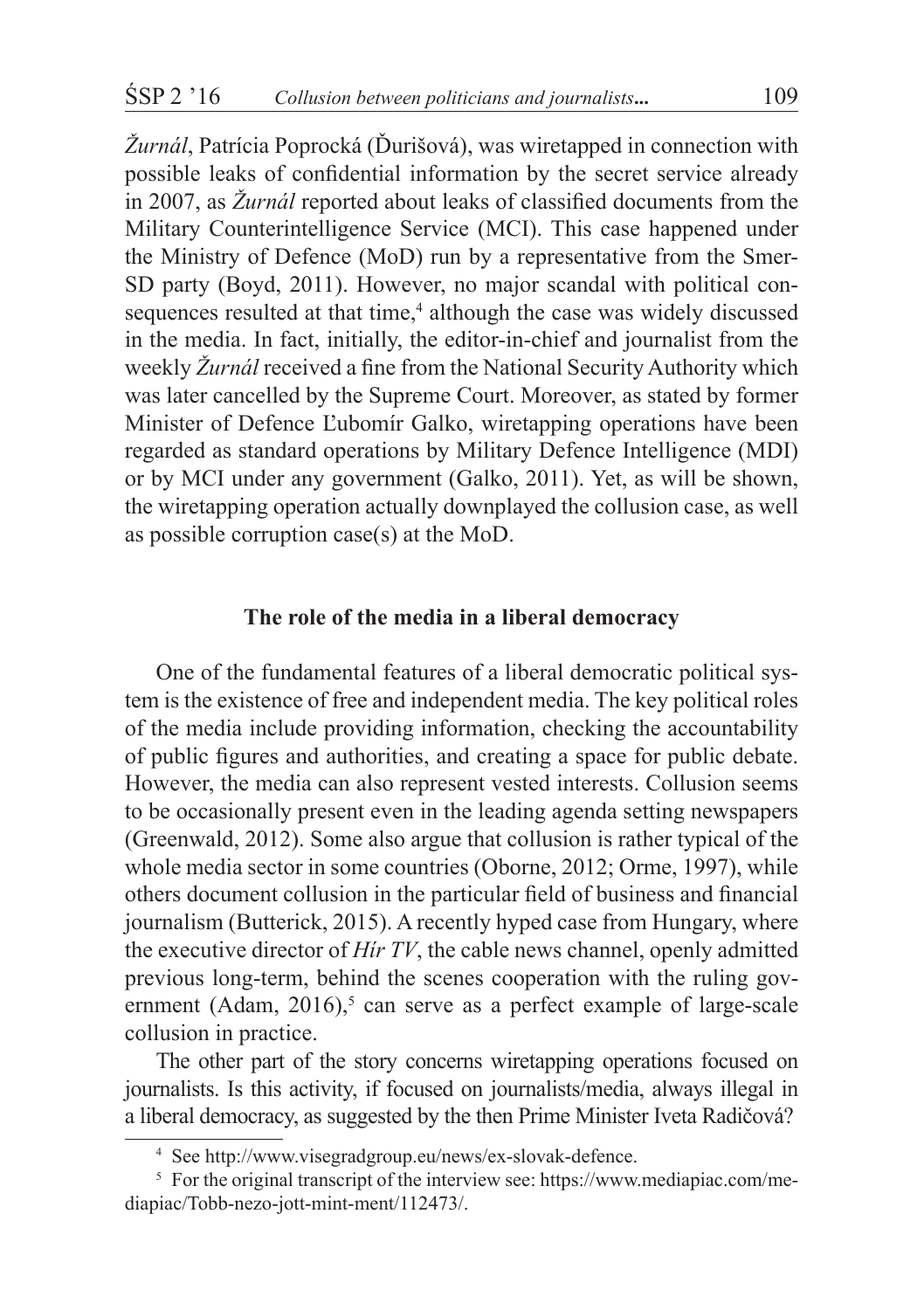In order to identify whether the media are fulfilling their expected positive political functions, one of the founders of communications studies, Harold Lasswell, devised the famous Lasswell Formula, which suggests that a convenient way to analyse an act of communication is to answer the following questions: Who Says / What / In Which Channel / To Whom / With What Effect? Although this analytical approach seemed to be particularly applicable to the study at first, the research itself has revealed a complex, multilayered structure of political-media communication in this case. Therefore, this rather simplistic and linear model had to be abandoned as an analytical method. Yet the elementary structure of the formula has been maintained within the framework, due to its explanatory effectiveness in contrast to the complex phenomenon of underlying noise in the studied case.

Regarding the more complex and current analytical approach, Pfetsch (2013) and her colleagues have suggested that collusion has two dimensions. First, and less frequent, is the effect of political orientation, which provides a stronger measure of collusion based on general ideological alignment. Second, and more frequent, is the propensity of politicians to pass on information to journalists with a similar ideological orientation, which should be seen as a measure of strategic and issue-specific collusion (or politicisation).

Based on these two key distinctions, Pfetsch (2013) has defined four specific political communication journalistic cultures. (1) A *media driven political communication culture* occurs when politicians influence the media agenda weakly, and indirectly (back stage strategies). (2) *Strategic political communication culture* refers to political influence over the media agenda which is strong, but indirect (e.g. via back stage strategies or via opinion polls). (3) *Traditional political communication culture* occurs when the media political reporting is under political or economic pressure but with substantial political impact by the media themselves. The politicians maintain pressure on the media without adapting themselves to its requirements. Finally, there is a (4) *mixed political communication culture* in which neither media nor politics are regarded as dominant.

Considering these categories, it could be said that the Slovak example suggests – if this is seen as a prevailing or representing a more general trend – that a *media driven political communication culture* occurs in the country. Kaliňák clearly used the backstage strategy of communication with the media to influence his desired agenda, because he had no chance of succeeding in his mission by direct pressure over the daily as a whole.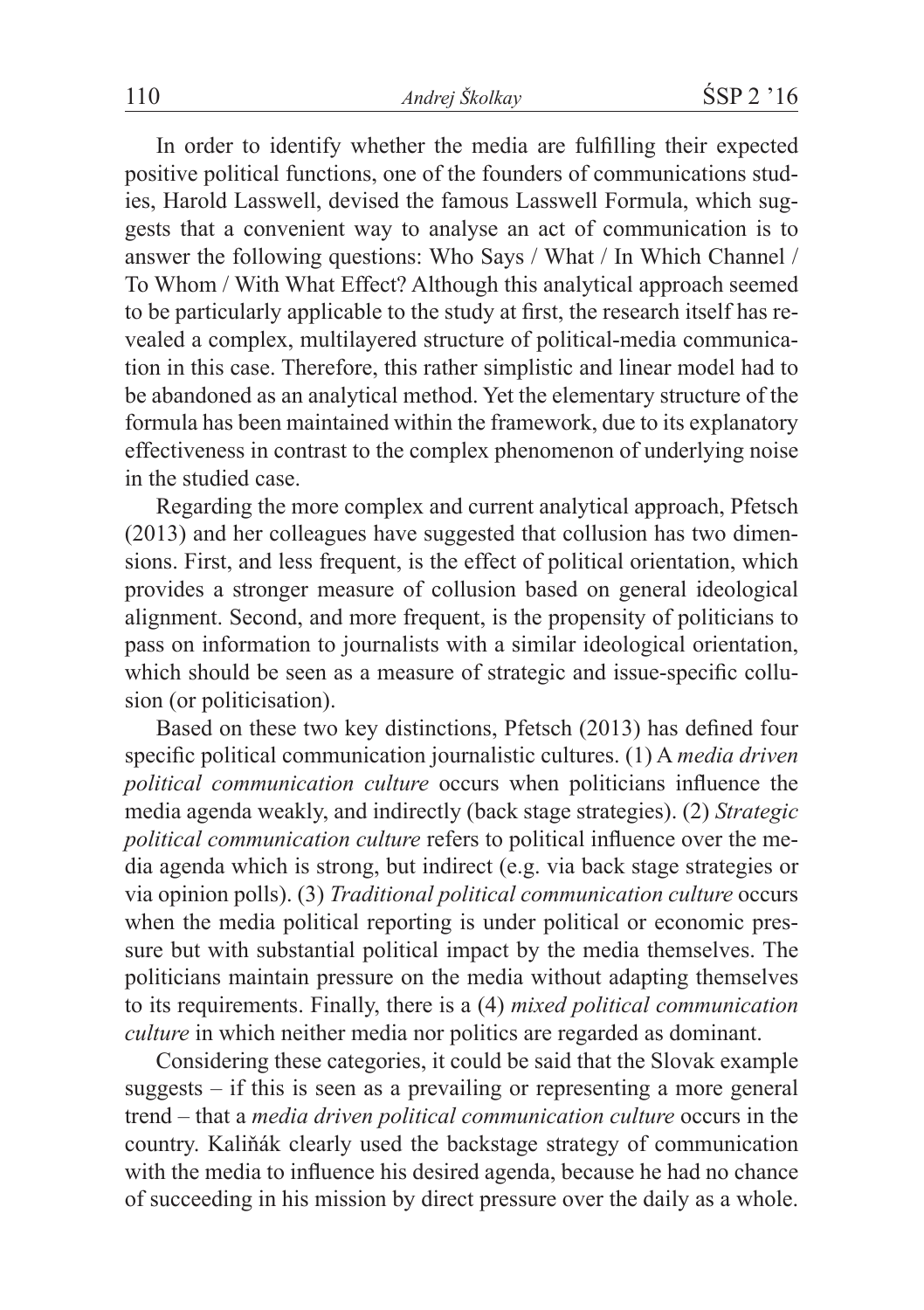However, while considering this case as an exception to the rule (as all reactions suggest), then the mixed political communication journalistic culture is more likely prevailing within the republic.

# **Control analysis: the background of** *Pravda* **daily**

For the purpose of the study, the question of "Who?" has been associ-ated mainly with *control analysis.*<sup>6</sup> The daily *Pravda* has been owned by the Florena company<sup>7</sup> since 2010. The business deal was facilitated by the Slovak investment group J&T (Folentová, 2010), which is in itself an unusual approach, in contradiction with the much cherished transparency of media ownership, as the financial group is seen by some as being linked to the political party Smer-SD. However, these claims are difficult to confirm or dismiss, although some changes in staff and editorial policy were noted shortly afterwards (see Struhárik, 2010).

The *Pravda* daily has repeatedly defined itself as liberal-left.<sup>8</sup> In general, its readership represents approximately 7 per cent of the total relevant population.

The actual collaboration between Kaliňák and Vavrová began in 2009 and neither of them has denied that they know each other well. In fact, Vavrová had to leave *Pravda* in summer of 2009 due to the text message she sent by mistake to her colleague instead of to Kaliňák. The message contained Vavrová's opinion about the internal office affairs (Glovičko, 2011a). However, Vavrová returned to her position during the spring of 2010, when the new editor-in-chief employed her again.<sup>9</sup>

The transcript of one of the wiretapped phone calls, made in July 2011, was published online on 23rd November, 2011. It was also mailed to the editors-in-chief of leading newspapers, including the newspapers *Pravda* and *Nový Čas*, as well as the television news channel *TA3*, which carried the story the next day (see SITA, 2011; TASR, 2011a). This transcript

<sup>6</sup> Who owns this newspaper? What are their aims? What are their political allegiances? Do they attempt to set the editorial policy? Does the fact that they are leftist account for the newspaper's repeated attacks on the right political parties? Are they subject to any kind of legal or ethical constraints? How does the editor decide what to put in the paper?

<sup>7</sup> See http://rejstrik-firem.kurzy.cz/28864867/florena-as/.

<sup>8</sup> See http://www.pravda.sk/info/7036-o-nas/.

<sup>9</sup> See: http://spravy.pravda.sk/autor/128-vavrova-vanda/.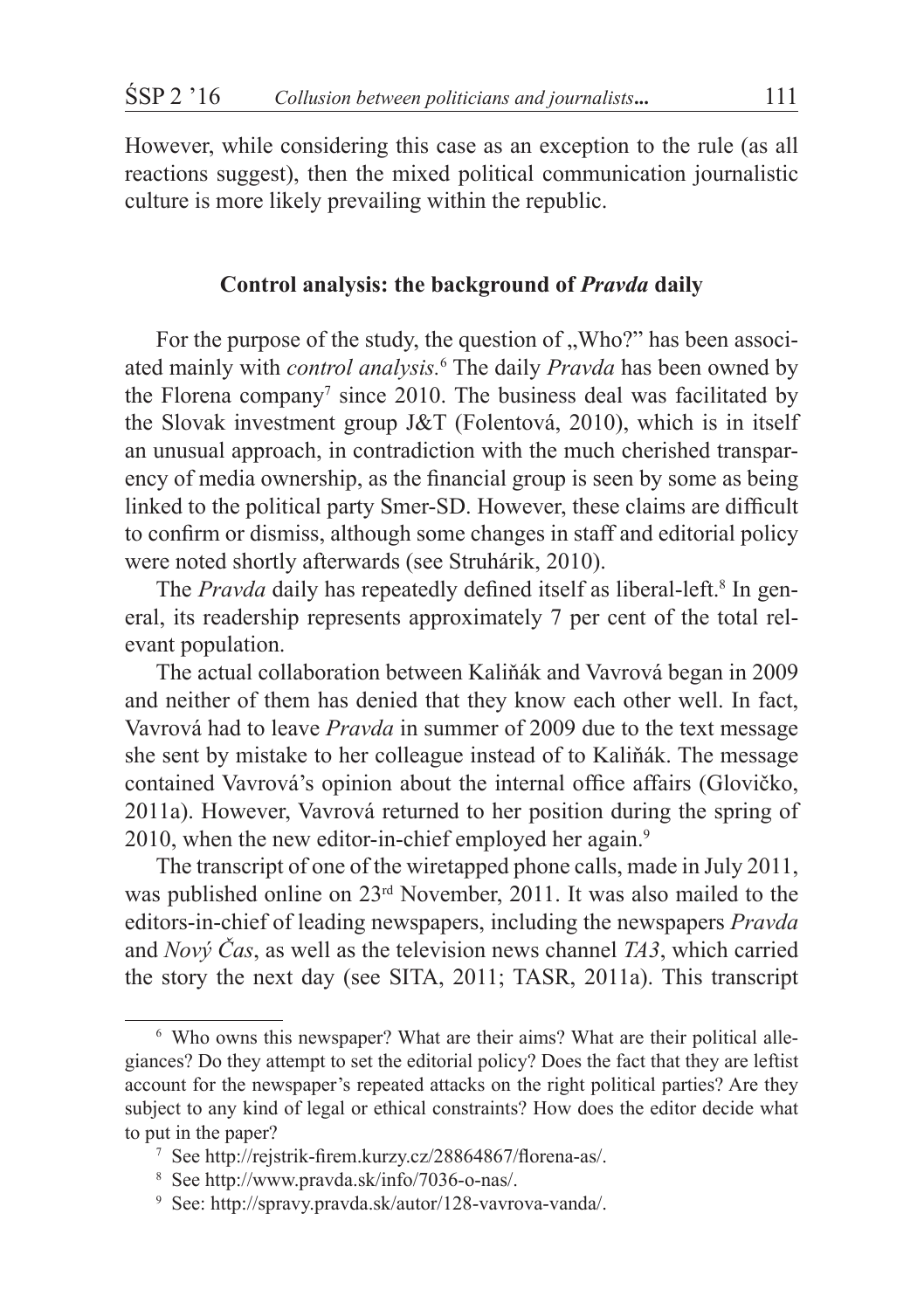portrayed a new collusion between Vavrová and Kaliňák. The problem of the influence of vested interests on the media or journalists in Slovakia is not new, and journalists themselves report about occasionally occurring pressures from individuals or institutions in various state and private sectors (see Slovak Press Watch, Mr. THINK & Donath-Burson-Marsteller, 2008).

# **Content analysis: recorded conversations between Vavrová and Kaliňák**

The scandal became famous under the nickname used by the politician to address the journalist in their dialogues, Babe. Kaliňák used jovial and informal language in the recorded conversations, as well as vulgarisms with respect to her journalistic colleague (TASR, 2011a). The actual content of the dialogue was mainly focused on a request by Kaliňák to publish news of a rather minor breach of the law committed by an opposition politician, the Minister of Defence (MD) Ľubomír Galko (he was apparently driving too fast). Kaliňák also put pressure on Vavrová by emphasising the fact that he was considering stopping divulging secrets to her and turning to another daily – namely the liberal-right *SME*, the main competitor of *Pravda*, which would publish the scandalous news more promptly (Czwitkovics, 2011a).

After the transcript of the dialogue between Vavrová and Kaliňák was made public, MD Galko accused Kaliňák of having inappropriate influence over *Pravda*. In response, Kaliňák blamed Galko for the illegal wiretapping of a private communication between him and Vavrová via the MDI (Kováč, Vargová, 2011).

The controversial information was never published, as the scandal overtook the main reason for Kaliňák's pressure on Vavrová. Moreover, Nora Slišková, the editor-in-chief of *Pravda*, resolutely and immediately denied knowing about any close collaboration between Vavrová and Kaliňák (Czwitkowics, 2011b). That was most likely true, by reason that Kaliňák himself complained about a lack of influence on Slišková during the recorded conversations.

The wiretapping affair has, however, documented serious ethical problems concerning the relationship between the media and politicians in Slovakia. Clearly, the trustworthiness of the agenda-setting media as a watchdog of democracy, must be protected. The work of any journalist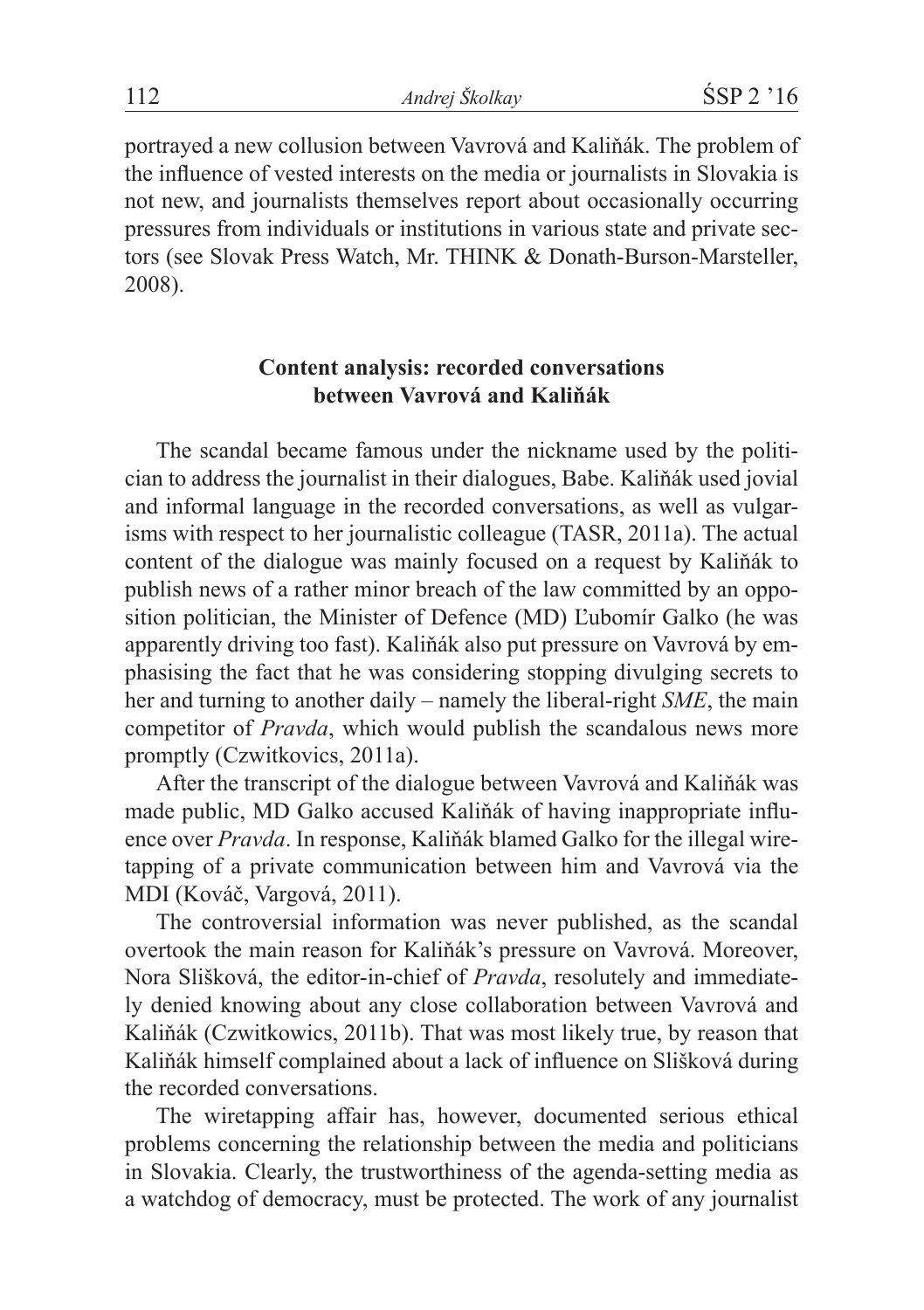consists of a day-to-day effort to acquire original and valuable pieces of information. Every journalist needs a wide range of contacts to obtain information, including political actors or political insiders. However, one of the most important features of a journalist's work is to analyse and critically assess the truthfulness and motivation of any source.

Finally, the Press  $Act^{10}$  as well as the Code of Ethics of a Journalist guarantee confidentiality of sources. Apparently, it was exactly this issue that made the journalists and media in general (not only *Pravda*) so furious about the wiretapping operation.

# **Audience analysis: the secret service materials and influence over the media output**

Örnebring (2012) observed that the media in western societies are in many ways used for communication between elites, and the goal of PR is often communicating with other elites, rather than directly with the general public. Davis (2002) also discussed a number of media practices and uses of media for communication primarily aimed at other elites, so-called *eliteto-elite* communication. This could be, for example, getting positive media coverage as part of internal party leadership struggles, or blocking public debate (by blocking media access) on strategically problematic and risky political issues. However, for the purpose of this study, probably the most important practice in this kind of media usage is influencing policy decisions by leaking information to either boost one's own side or discredit/ weaken the opposite side in policy conflicts (see Davis, 2002).

In fact, it was argued that the political atmosphere in the country probably helped the case to gain popularity, as well as the tacit influence maybe helped to discredit one side of the conflict rather than other. For example, it is rather questionable and surprising that minister Galko was dismissed so promptly, only one day after the scandal was published, as he actually argued that the case was just a ruse to have him dismissed due to his anti-corruption efforts in the MoD (see Galko, 2011). The political context played role here too. The wiretapping affair erupted a month after the Parliament failed to approve a vote which was connected with a vote of confidence in the government on  $10<sup>th</sup>$  October, 2011. As a result, the government had to resign. In this vote, Galko's SAS party played a key role.

<sup>10</sup> See http://www.culture.gov.sk/ministerstvo/legislativa/pravne-predpisy-v-oblasti-kultury-19b.html.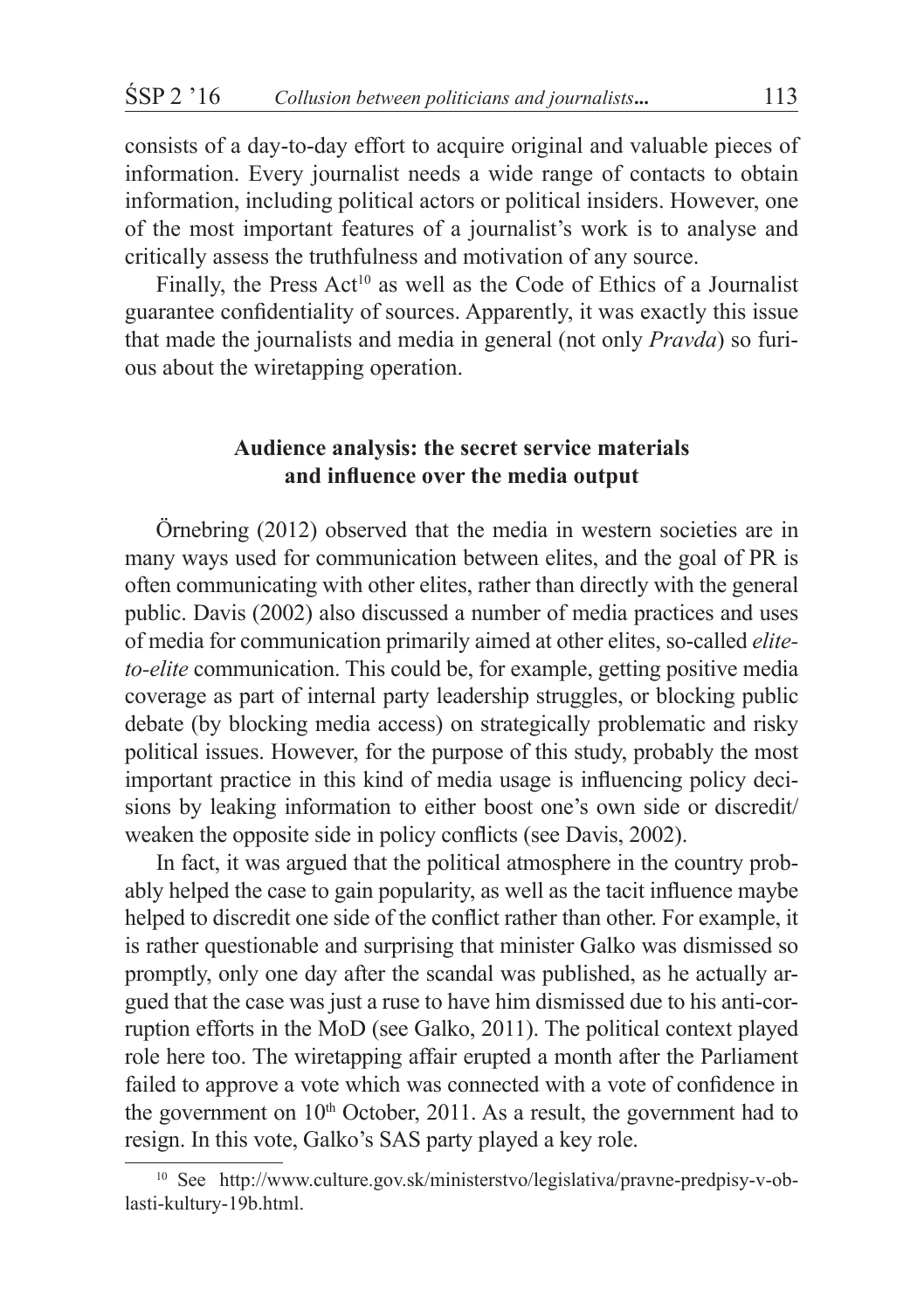The subsequent political grudge between Kaliňák and Galko was closely followed by the media and largely commented by them and other political representatives across the political spectrum. This particular exchange of attempted discrediting practices and mutual accusations via the media is a clear example of elite-to-elite communication. The dominant perception, particularly common among politicians, is that media influence is sought because the media are very powerful in shaping public opinion and they also serve as important tools for *elite-to-mass* communication (Örnebring, 2012). Therefore, both the mutual accusations between Kaliňák and Galko and the scandal behind the whole case were most likely driven by a combination of *elite-to-elite* and, less so, *elite-tomass* communication practices.

# **Media analysis: the investigation of the wiretapping and the media output**

The transcripts were published in all the leading newspapers. We focused on only three newspapers here: *Pravda*, the liberal-right *SME* and the business-economy paper *Hospodárske noviny.*

The Prosecutor General began an investigation into the case of wiretapping of a journalist on  $24<sup>th</sup>$  November, 2011. Galko also announced that one employee was responsible for leaking the information from the MDI (SITA & TASR, 2011). In the summer of 2015, the prosecutor filed a suit against five officers from the MDI for the illegal wiretapping of civilians. They were accused of 18 offences, and altogether of having violated the rights of 13 people (Stupňan, 2015). Galko, a former MoD, was acquitted of illegal actions in this affair and some justification in the reasons given for part of the wiretapping was also acknowledged. Moreover, the results of the investigation published in February 2016 proved that, first, Galko was not legally responsible for any wiretapping, and second, the wiretapping of journalists, in contrast to the wiretapping of other persons, was legal (STV News, 23<sup>rd</sup> February 2016). It is interesting to note, though, that *Pravda* published a lead article with this news the next day, but did not mention at all that the wiretapping of the journalists was legal (*Pravda*, 24<sup>th</sup> February 2016 and online version  $23^{rd}$  February  $2016^{11}$ ). Actually, even when the prosecutor dropped

<sup>11</sup> http://spravy.pravda.sk/domace/clanok/384524-galkovi-tajni-idu-pred-sud/.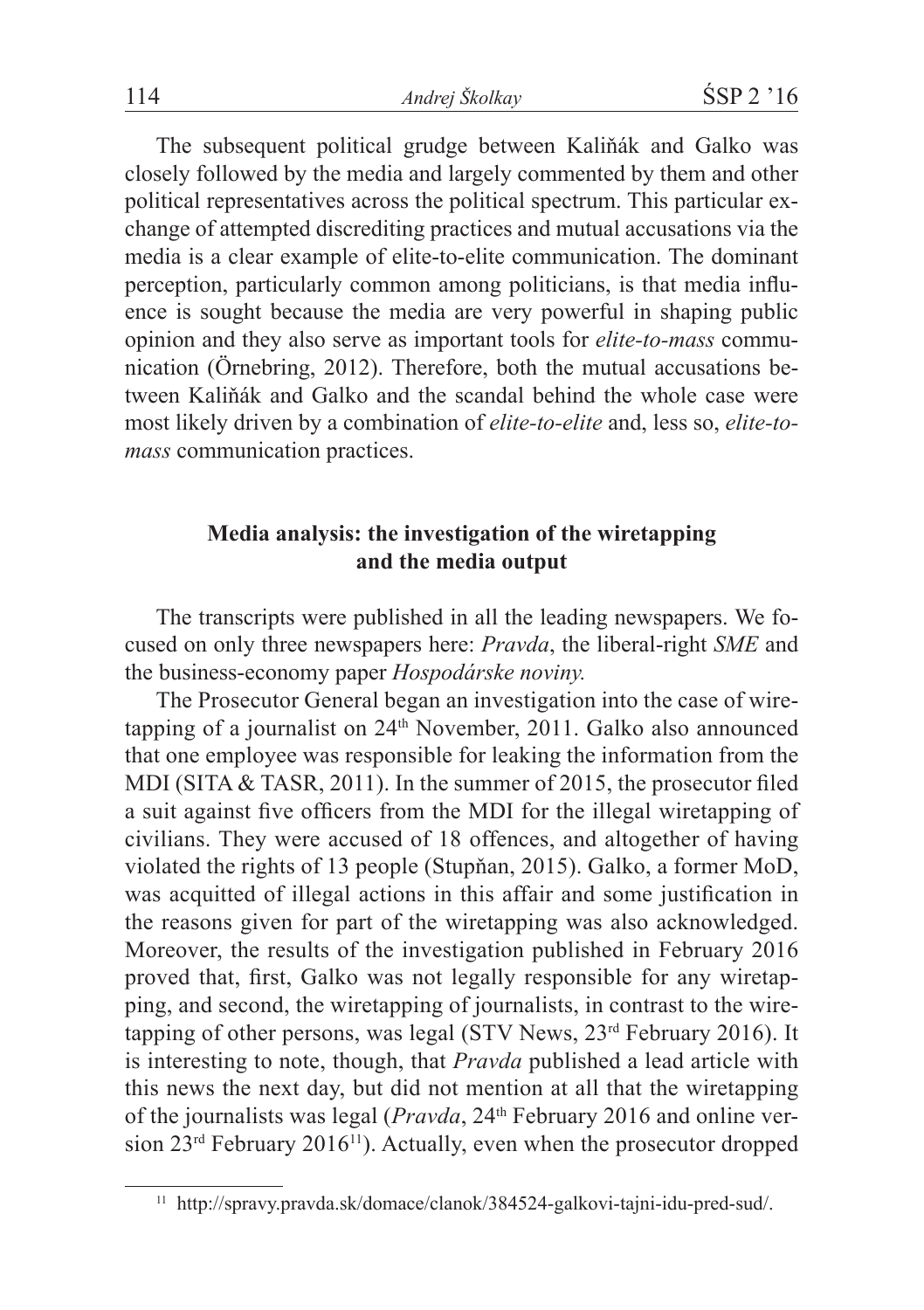further investigation of this case for the first time in September 2015, especially the part related to the wiretapping of journalists, it received by and large lukewarm attention from the media (see Galko, 2015). This could be only partly explained by the distance from the original event. In other words, for much of the media this news did not fit into their criterion of 'topicality,' although one could also assume that if the results of the investigation had been different, then the media might have increased their interest in it.

Regarding the analysis of the overall media output, the follow up of the case can be considered as relatively highly professionalised. Yet, in general, the media played a questionable role in the wiretapping affair. If the quantitative aspect (the number of published articles related to the controversial case) is taken into account, *Pravda* most often reported on the wiretapping case. However, this is not surprising, since the daily was dealing with an affair involving one of its own journalists, and the reports mostly carefully avoided elaborating the case of the recorded conversations and focused on the initial wiretapping, with emphasis on the breach of media freedom. In addition, Nora Slišková, the Editor-in-Chief of *Pravda*, believed that her newspaper was the key target (Slišková, 2011). Apparently, the MDI was curious about the journalist's sources related to the activities of the MoD or MDI (Pravda, 2011b). According to the MDI, there was a potential risk that Vavrová could conduct business with confidential material about the secret service and, moreover, that she communicated with former and contemporary employees of the MDI. However, the publication of the transcripts proved that the conversation between Kaliňák and Vavrová did not contain any potential jeopardy to the national security.

# **Quantitative analysis of the quality of journalistic work**

For the quantitative analysis of the quality of journalistic work, we established three key qualitative criteria. These criteria are based on the Fundamental Values established in the Journalist's Code of Ethics (article II): impartiality, balance, objectivity, honesty, truthfulness, responsibility and scrupulous fact-checking. However, it would have been difficult to measure these criteria independently, as they are very loosely defined. Therefore we created three categories that can also be empirically analysed: **objectivity** (includes impartiality, balance, honesty, truthfulness,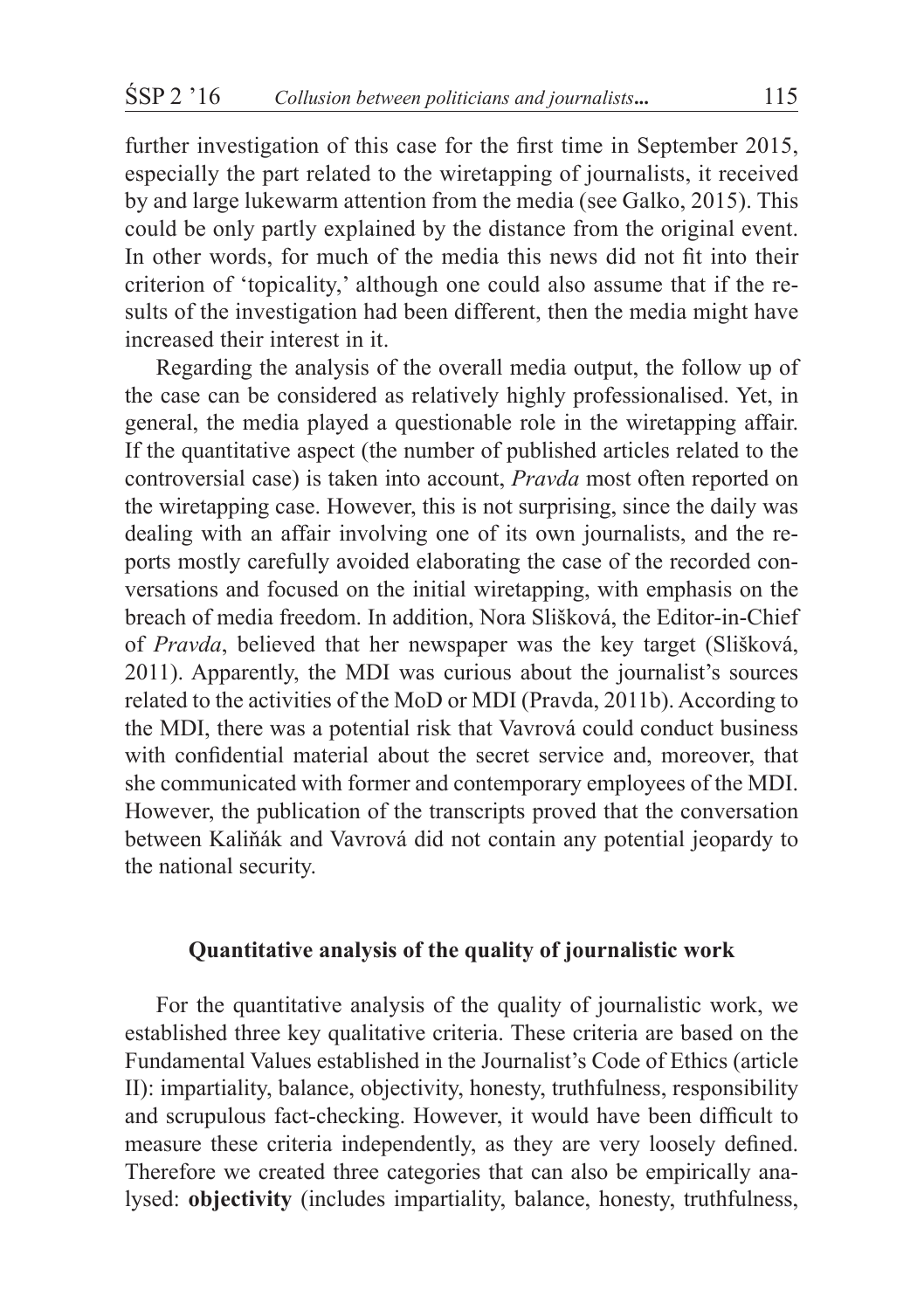responsibility), **verification of facts** (includes objectivity, honesty, truthfulness, responsibility and scrupulous fact-checking) and **stating sources** (includes impartiality, balance, objectivity, honesty, truthfulness, responsibility). Although the Journalist's Code of Ethics actually deals with individuals, we have to assume that the same rules, in the final analysis, apply to news outlets too. First, under objectivity we analysed whether the news outlet provided space to all parties involved. Were there any signs of bias? Second, verification of the facts refers to the whole process of obtaining sources. How did the news outlet verify their information? Usually, the information is verified by the use of at least two mutually independent sources. Were there two sources of information present? Third, news outlets are always (with some legal and ethical exceptions which must be mentioned) obliged to state the source of their information. Did the newspaper mention the sources of information? Where the main source mentioned was a wire agency, we did not expect other sources to be mentioned in the article.

The analysis of the three above mentioned categories was done independently by two researchers, with a third researcher checking and verifying possible inconsistencies. The initial inconsistencies affected about a third of all assessments. The period which was included in the analysis consisted of the first two weeks after the breaking of the scandal.

Moreover, considering that there were actually two events present in many articles (one with emphasis on wiretapping, another one on the unethical behaviour of a journalist), we assessed both events independently. Most articles contained only one aspect, but in some cases a particular article included both parts of the story. In the case of commentaries, these were analysed separately and we focused only on the frames used in these commentaries.

Table 1 below shows the quantitative coverage. Clearly, *Pravda* devoted the largest attention to the wiretapping/collusion affair(s), especially in commentaries and editorials.

Table 1

|                                 | <b>Prayda</b> | $\frac{0}{0}$ | <b>SME</b> | $\frac{0}{0}$ | HN | $\frac{0}{0}$ |
|---------------------------------|---------------|---------------|------------|---------------|----|---------------|
| News articles                   | 19            | 26            | 17         | 32            | 14 | 38            |
| Editorial, commentary, opinions | 36            | 50            |            | 32            |    | 24            |
| Articles related to the case    |               | 24            | 20         | 37            | 14 | 39            |
| Total                           | 72            | 100           | 54         | 100           | 37 | 100           |

**Number of articles about wiretapping + collusion**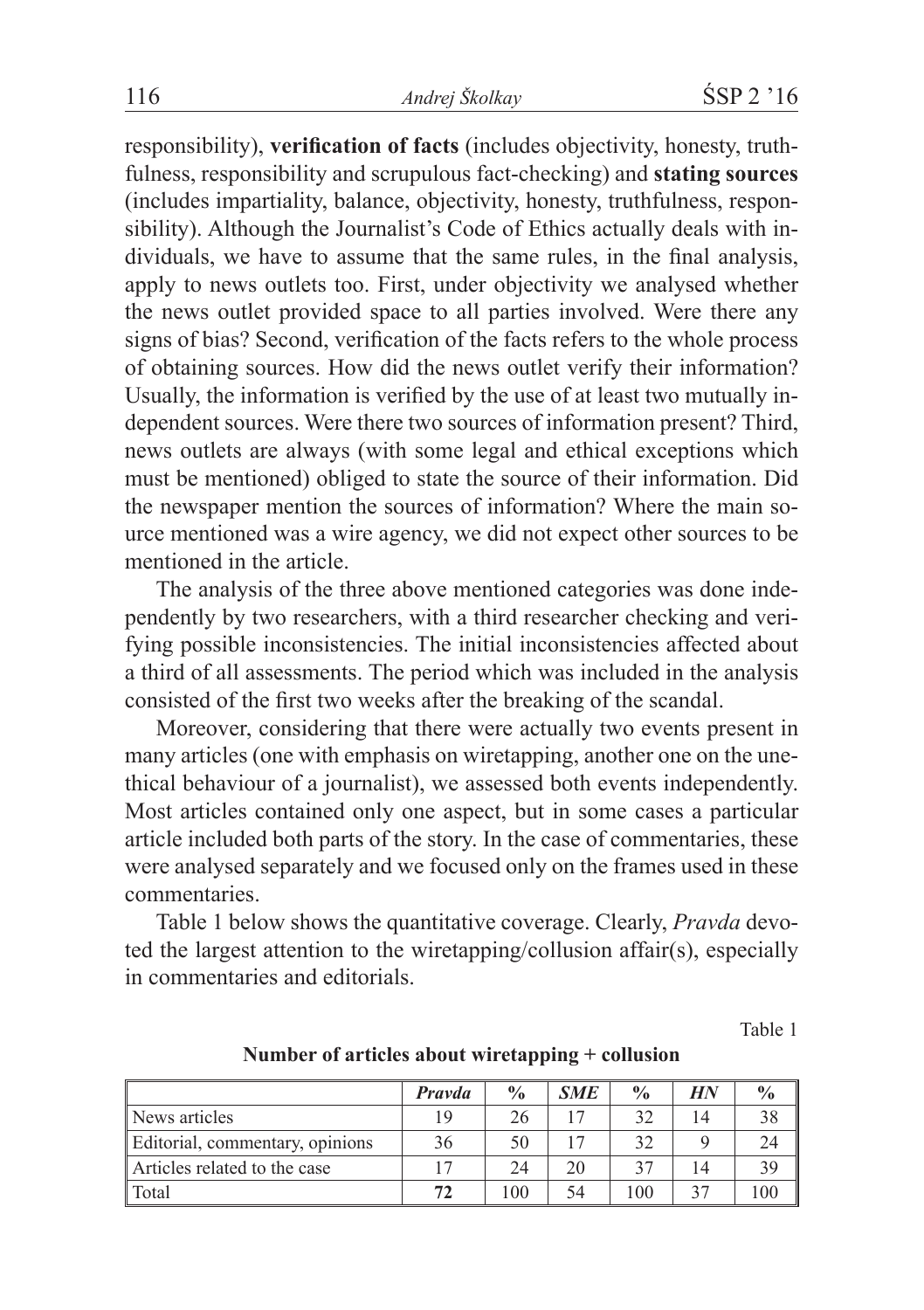In general, *Pravda* was logically under more moral pressure by its journalistic peers and general public, and that is perhaps why it also offered more analytic and topical news and commentaries to its readers than either *Sme* or *HN*.

Table 2 shows the results of the analysis of objectivity, verification and sources of information in the case of MDI's wiretapping of journalists.

Table 2

|                    | <b>Total</b> | Objectivity | $\frac{0}{0}$ | <b>Verification</b> | $\frac{0}{0}$            | <b>Source</b> | $\frac{0}{0}$ |
|--------------------|--------------|-------------|---------------|---------------------|--------------------------|---------------|---------------|
| $P$ ravda          |              |             | 70            |                     | 58                       |               |               |
| $\vert$ <i>SME</i> |              |             |               |                     |                          | ١h            | 100           |
| lΗΛ                | 14           |             |               |                     | $\overline{\phantom{a}}$ |               | 100           |

# **Objectivity, verification, source of information with regard to wiretapping**

Surprisingly, *Pravda* (almost equally with *Sme*) was the most objective news outlet regarding the reporting on wiretapping. However, in the case of verification of data, the results were opposite. Finally, sources were correctly mentioned in all the analysed outlets with a minor deviation in the case of *Pravda*.

Table 3 presents the results of the analysis of objectivity, verification, sources of information in Kaliňák vs. Vavrová collusion. Considering the low number of articles that dealt with this issue, we have come to the conclusion that wiretapping affair actually silenced the issue of unethical journalistic behaviour in the media discourse. In a sense, this was logical, since there was no controversy – all the media condemned this behaviour, including *Pravda*.

Table 3

|        | <b>Total</b> | <b>Objectivity</b> | $\frac{0}{0}$ | <b>Verification</b> | $\frac{0}{0}$ | <b>Source</b> | $\frac{0}{0}$ |
|--------|--------------|--------------------|---------------|---------------------|---------------|---------------|---------------|
| Pravda |              |                    |               |                     | эU            |               | 100           |
| SME    |              |                    |               |                     | 50            |               | 100           |
| lΗΛ    |              |                    |               |                     | 100           |               | 100           |

**Objectivity, verification, source of information with regard to Kaliňák – Baby (Vavrová)** 

In the case of missing objectivity, it was probably too demanding to be achieved in every single news report. However, it should be noted here that this dual scandal actually may have also suppressed other issues of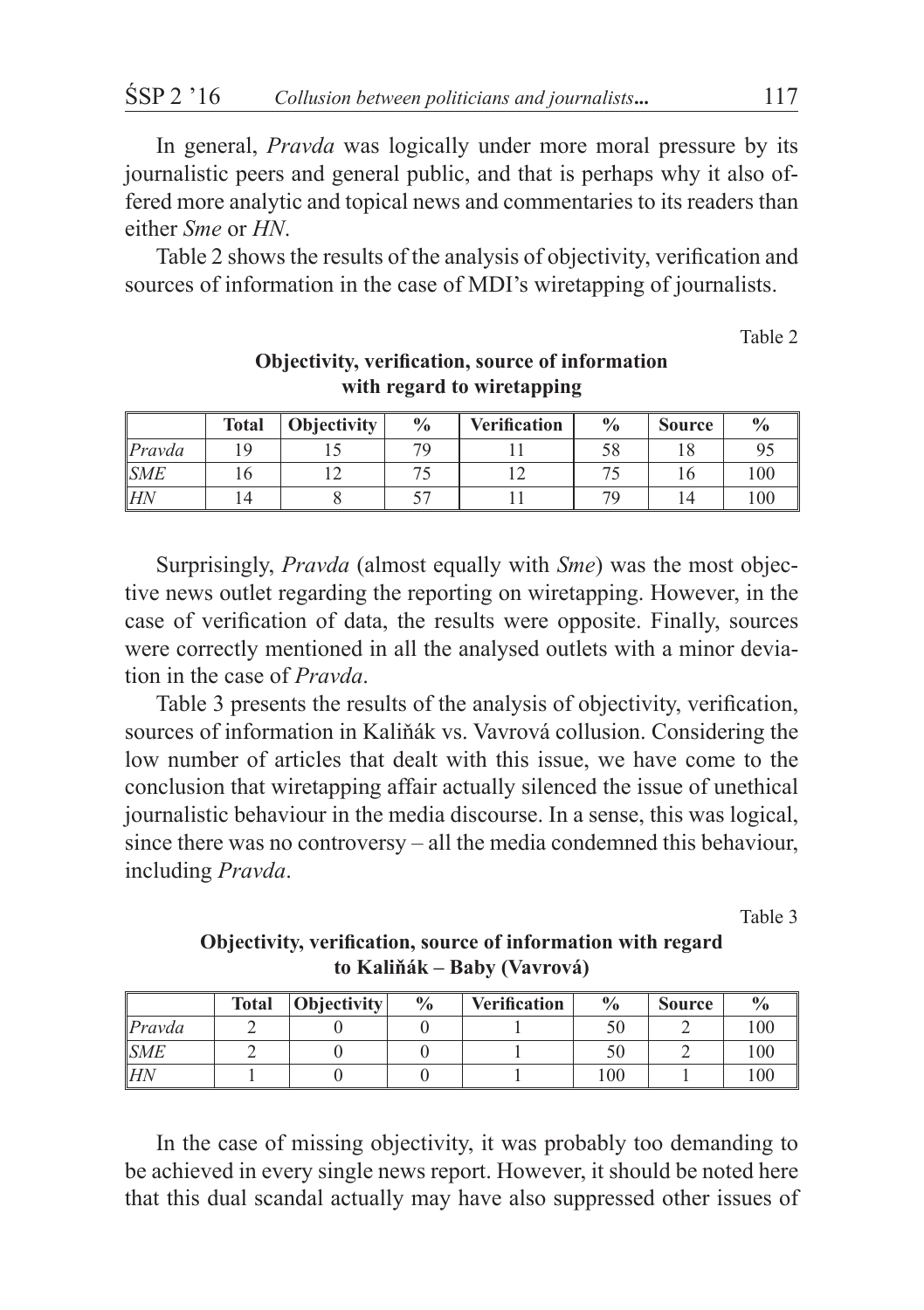great importance such as various corruption cases, including, for example, the MOKYS scandal (see Galko, 2011).

Tables 4–5 below show the same content based on the type of media framing. Framing is a way to make sense of reported events by connecting an event with similar facts, interpreting the situation, underlining the atmosphere within which the corruption case takes place, and so on (see Entman, 1993). We used the following categories: positive (1), negative (2), negative and positive (3), neutral (4), impossible to determine (5).

Table 4

|                                             |            |   | $\frac{0}{0}$ |    | $\frac{0}{0}$ |          | $\frac{0}{0}$  | 4        | $\frac{0}{0}$ | 5        | $\frac{6}{9}$ | Total |
|---------------------------------------------|------------|---|---------------|----|---------------|----------|----------------|----------|---------------|----------|---------------|-------|
| News articles                               | Pravda     |   | 0             | 3  | 68            |          | 11             | 4        | 21            | $\theta$ |               | 19    |
|                                             | <b>SME</b> |   | 6             |    | 13            |          | 19             | 10       | 63            | $\theta$ |               | 16    |
|                                             | HN         |   | 0             |    | 36            |          | ⇁              |          | 50            |          |               | 14    |
| Editorial, commen-<br>SME<br>tary, opinions | Pravda     | ◠ | 6             | 30 | 86            | $\theta$ | $\overline{0}$ | ∍        | 6             |          | ◠             | 35    |
|                                             |            |   |               |    | 65            |          | 6              |          | $\circ$       | າ<br>∼   | 12            |       |
|                                             | HN         |   |               |    | 50            |          | 25             | $\theta$ | $\theta$      | $\theta$ |               |       |

**Frame with regard to wiretapping**

We can see that there were two dominant frames in news articles in reaction to the wiretapping part of the affairs: either negative – especially in *Pravda*, or mostly neutral (*Sme*) and neutral as well as negative (*HN*). Similarly, framing in commentaries was especially negative in *Pravda*, followed by *Sme* and *HN*.

Table 5 documents the frame in the case of collusion. As mentioned, and confirmed by analysis of commentaries, (almost complete) unanimity among journalists, who regarded it as a trespass, generally occurred. However, only a few news articles and commentaries were issued on this topic, compared with the wiretapping issue.

Table 5

|                                      |            |          | $\frac{0}{0}$ | 2        | $\frac{0}{0}$ | 3        | $\frac{0}{0}$ | 4        | $\frac{0}{0}$ | 5        | $\frac{0}{0}$  | <b>Total</b> |
|--------------------------------------|------------|----------|---------------|----------|---------------|----------|---------------|----------|---------------|----------|----------------|--------------|
| News articles                        | Pravda     | $\Omega$ | $\theta$      |          | 50            | $\theta$ | $\theta$      |          | 50            | $\theta$ | $\theta$       |              |
|                                      | <b>SME</b> | $\Omega$ | $\theta$      | $\theta$ | 0             | $\theta$ | $\theta$      |          | 100           | $\theta$ | $\theta$       |              |
|                                      | HN         | $\Omega$ | $\theta$      |          | 100           | $\theta$ | $\theta$      | $\Omega$ |               | $\theta$ | $\theta$       |              |
| Editorial, commen-<br>tary, opinions | Pravda     | $\Omega$ | $\Omega$      |          | 100           | $\theta$ | $\theta$      | $\Omega$ |               | $\theta$ | $\theta$       |              |
|                                      | <b>SME</b> | $\theta$ | $\Omega$      | 3        | 100           | $\theta$ | 0             | $\Omega$ |               | $\theta$ | $\theta$       |              |
|                                      | HN         | $\Omega$ | $\Omega$      | ↑        | 100           | $\theta$ | $\theta$      | $\Omega$ |               | $\theta$ | $\overline{0}$ |              |

**Frame with regard to Kaliňák – Babe (Vavrová) collusion**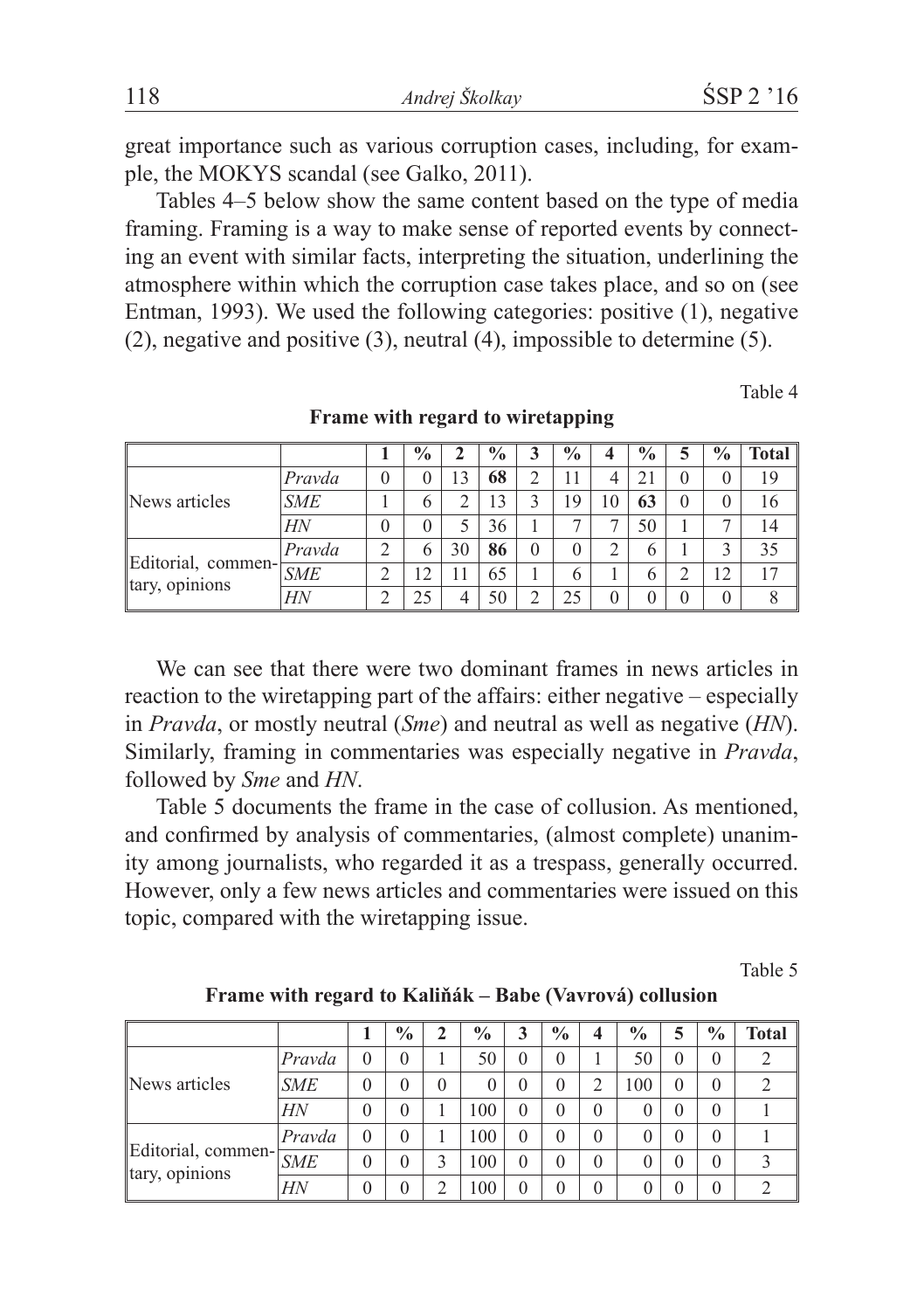#### **Conclusion: effects analysis**

The aim of this case study has been to analyse the various aspects of unethical behaviour and the double role played between the political machinery and the media. In the case of collusion described, the study has focused on the tacit political influence on media coverage.

Every journalist attempts to find and publish valuable or unique information. In cases where it is clear that the information belongs to classified materials, the secret services have the right, following court approval, to wiretap suspected individuals. The wiretapping via the MDI was thus not entirely illegal and, perhaps paradoxically, one can argue that without the wiretapping, this case of collaboration between the journalist and politician would not have become known.

All the newspapers took a mostly critical stance towards the alleged abuse of political powers (although in Galko's case it was based on unfair judgment) and journalistic rights and duties (although in the Vavrová case, she remained in journalism). This can be considered as a rare professional-ethical unity about common professional norms and values. However, a more detailed analysis revealed that the quantity of reporting about the wiretapping affair actually helped to downplay the Babe case in general, and *Pravda* especially produced the most articles and commentaries about the wiretapping (19), which were supported by markedly negative framing in the highest percentage of them, followed by the other two serious news outlets analysed: *Sme* (17) and *HN* (14). Regarding the criterion of objectivity, *Pravda* was also, surprisingly, the most objective medium in reporting about the wiretapping, although the daily dropped behind in the overall verification of the articles.

As to the last question from Laswell's model (1948), .. With What Effect?," it has to be noted that, interestingly enough, the investigation of the case and the overall media output, followed the scandalous journalist's vs. politician's recorded behaviour only for a certain short period of time, namely, just at the beginning while the scandal was at its peak. After that, the investigation focused mainly on the alleged illegality of the initial widespread wiretapping, which was subsequently followed by media coverage.

However, it is not surprising that the media, which may have seen the monitoring practices as especially dangerous for their journalistic rights, and, consequently, their own existence as a free media, left the scandal revolving around one of their own peers behind. The *Pravda* daily in par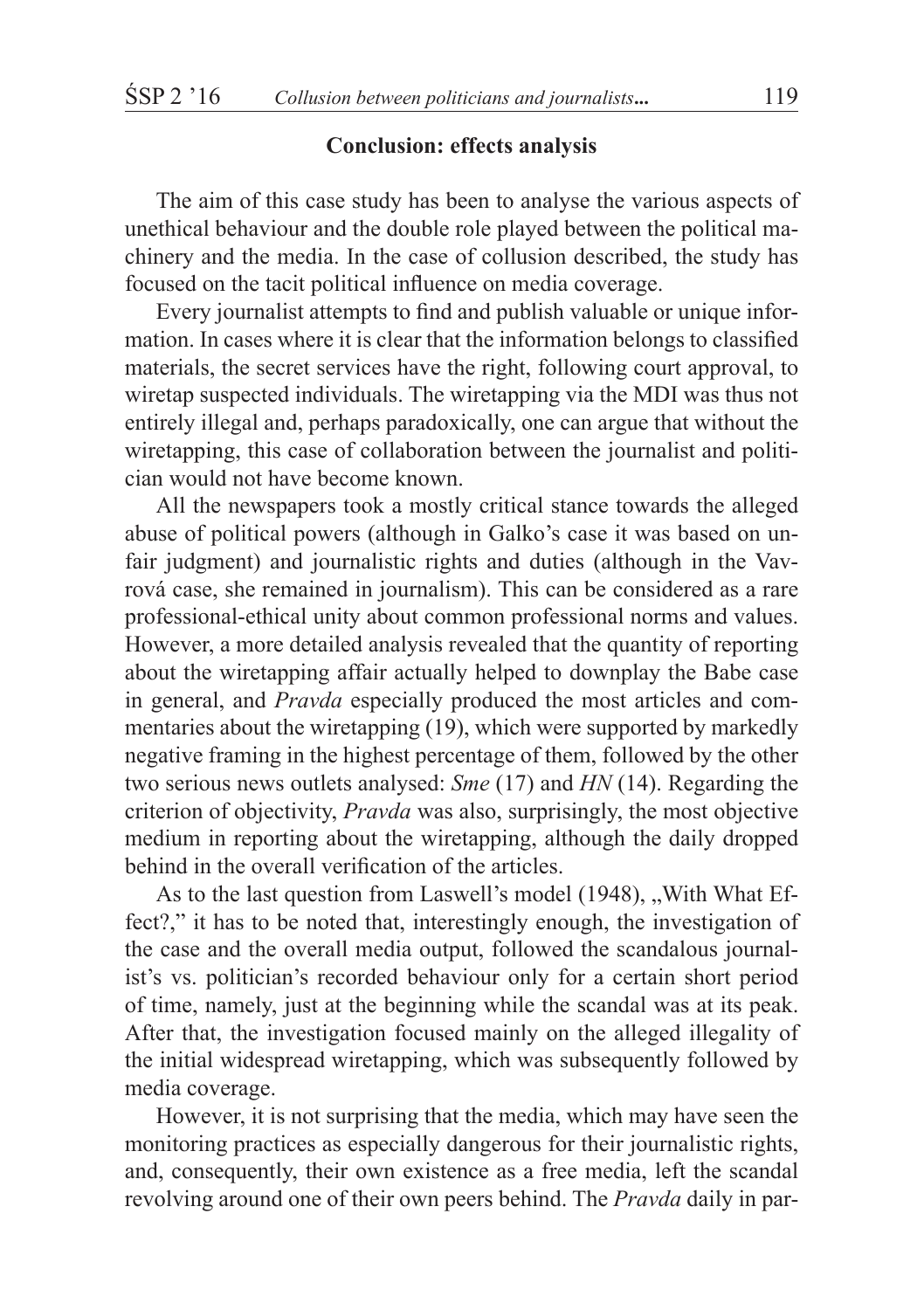ticular kept away from lengthy contemplations of the scandalous recordings and focused its attention on the surrounding wiretapping case from the very beginning.

Yet it seems that while the media focused initially on the collusion of a journalist and a politician, the media then turned their attention to the wiretapping activity and the political and/or criminal responsibility of Galko, and by and large ignored the message behind it – the possible criminal corruption cases at the MoD that Galko announced he would report to the police in short time.

In addition, more than four years after the official investigation, the media were mostly reluctant to accept, and in many cases even to inform, that the wiretapping of journalists was seen by the state authorities as legal and justified. Thus, the key root of the media-driven scandal – the alleged abuse of official powers by then MoD Galko – proved to be totally unsubstantiated. Moreover, the argument by then Prime Minister Radičová about a total ban on the wiretapping of journalists in a democracy was not supported by the official investigation. This certainly may have contributed to confusing, as it turned out, the media discourse.

The recorded conversations between Vavrová and Kaliňák did not bring any grave ethical or juridical accusations of possibly corrupt behaviour either. Strictly speaking, there were no illegal issues in their controversial phone calls and the main scandal was concerned only with the (more potential than real) unethical, unprofessional and biased attitude towards journalistic agency as an objective and impartial medium (at least in the news section). The journalist, who seemed to cooperate too closely with the politician – from a corruption perspective, it was a clear example of collusion – was criticised not only by her peers, but also by her superior. Vavrová thus played the negative role of a collaborator in this case, sending a clear message to the media about the limits of cooperation between journalists and politicians in Slovakia. However, she is still employed at the same newspaper,<sup>12</sup> although Transparency International Slovakia refused to answer her questions in 2012 while calling her a corrupt person,<sup>13</sup> thus suggesting higher ethical standards of work for journalists are needed.

The way in which the case evolved can most likely be explained by the relatively high degree of journalist and media self-interest in defend-

<sup>12</sup> See http://spravy.pravda.sk/autor/128-vavrova-vanda/.

<sup>13</sup> See http://www.transparency.sk/sk/odpoved-ku-kontroverzii-o-novinarkepravdy/.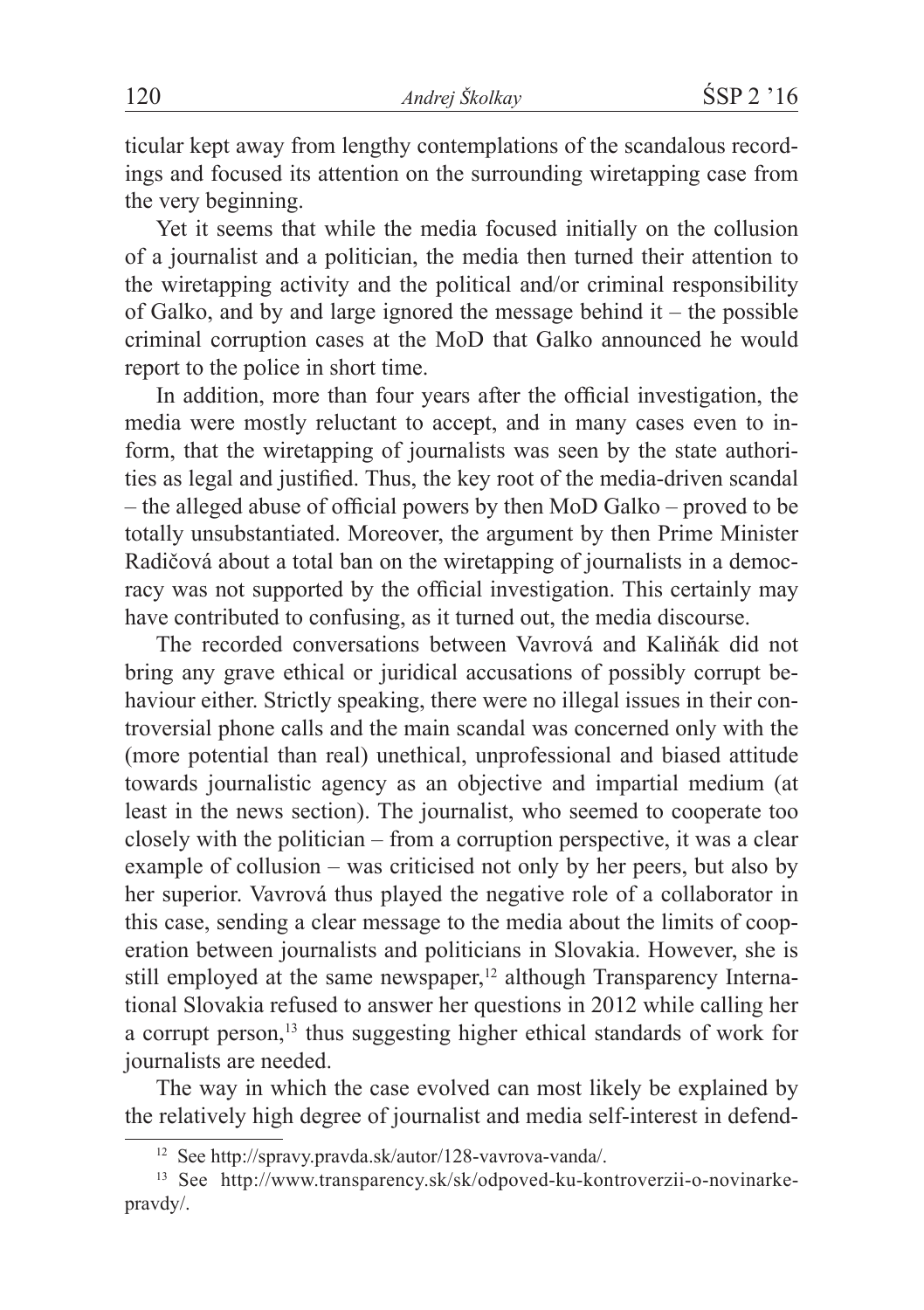ing their right to protect their sources and concerns about future wiretapping, and, on much smaller scale, by how collusion between a journalist and a politician influences the content of the respective media outlet (the case of *Pravda*). The impact of the media owner's political agenda on the media agenda could not be directly detected.

Regarding the typology of political communication culture, if this case is seen as a prevailing, or representing a more general trend – then a media-driven political communication culture dominates in the country. However, while considering this case as an exception to the rule (as all the reactions suggest), then the mixed political communication journalistic culture is more likely prevailing within Slovakia.

This case also suggests an existence of an ethical dilemma – on the one hand, a journalist needs unique sources of information. Moreover, a journalist works for a newspaper which clearly declares its political orientation. On the other hand, a too close or intimate relationship can seriously jeopardise his or her integrity, especially in news reporting. Therefore, maintaining a proper and appropriate balance (both between news and commentaries, as well as between having access to exclusive information and at the same time keeping professional-ethical integrity) is essential.

#### **References**

- Butterick K. J. (2015), *Complacency and Collusion: A Critical Introduction to Business and Financial Journalism*, Pluto Press, London.
- Davis A. (2002), *Public Relations Democracy: Public Relations, Political Communications and the Mass Media in Britain*, Manchester University Press, Manchester.
- Entman R. (1993), *Framing: Toward clarification of a fractured paradigm*, "Journal of Communication", 43(49), pp. 51–58.
- Lasswell H. (1948), *The Structure and Function of Communication in Society. The Communication of Ideas*, Institute for Religious and Social Studies, New York.
- Oborne P. (2012), *Is the British press really so feral?*, "British Journalism Review", 23(3), pp. 61–68.
- Orme W. A. (ed.) (1997), *A Culture of Collusion: An Inside Look at the Mexican Press*,: Linner Rienner Publishers, Boulder, CO.
- Pfetsch B. (ed.) (2013), *Political Communication Cultures in Western Europe: Attitudes of Political Actors and Journalists in Nine Countries*, Palgrave Macmillan, London.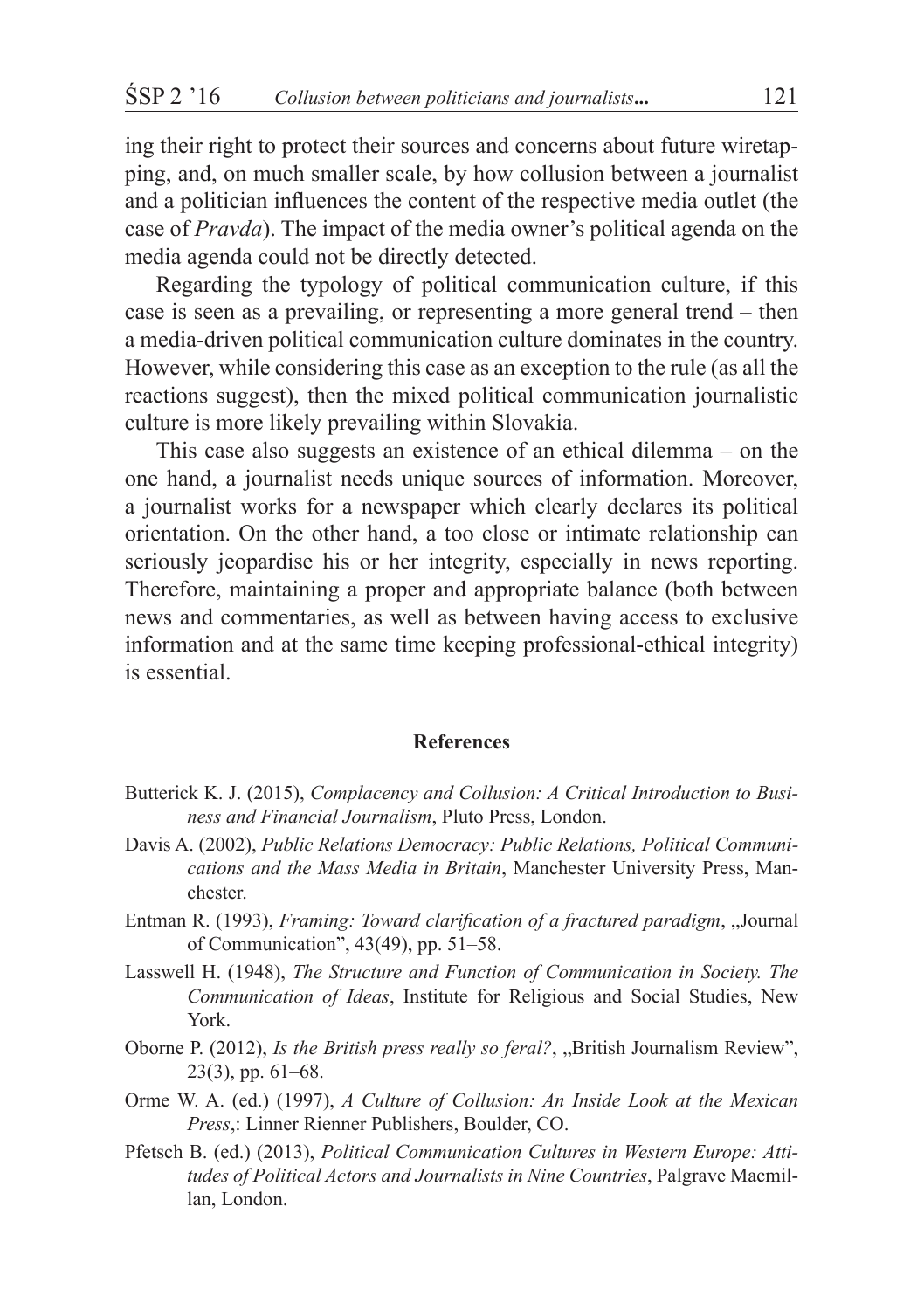- Örnebring H. (2012), *Clientelism, Elites, and the Media in Central and Eastern Europe*, "International Journal of Press/Politics", 17(4), pp. 497–515.
- Slovak Press Watch, Mr. THINK & Donath-Burson-Marsteller (2008), *Názory slovenských novinárov na vybrané otázky mediálneho prostredia na Slovensku. Výsledná správa z prieskumu (Opinions of Slovak Journalists on Selected Issues from the Media Environment in Slovakia)*, http://www.dbm.cz/ pfile/2Vysledna%20sprava.pdf.

#### **Online news websites:**

- Adam Ch. (2016, February 7), *Of droids and slaves The media in the Orbán regime*, "Hungarian Free Press", http://hungarianfreepress.com/2016/02/07/of-droidsand- slaves-media-in-the-orban-regime/.
- Boyd J. (2011, November 23), *Prime Minister and Defence Ministry Also Tapped*, http://www.thedaily.sk/prime-minister-and-defence-ministry-also-tapped/.
- Bukovský M. (2011, November 24), *Foto: Internetom sa šíria prepisy rozhovorov Roba s novinárkou* [Photo: Transcriptions of Robo's conversations with a journalist are spreading throughout the Internet], aktuality, http://www.aktuality.sk/clanok/197635/internetom-sa-siria-prepisy-rozhovorov-roba-s-novinarkou/.
- Czwitkowics T. (2011a, November 24), *Smer má v Pravde údajne kontaktnú osobu* [The Smer allegedly has a liason person], "Mediálne.trend", http://medialne. etrend.sk/tlac/smer-ma-v-pravde-udajne-kontaktnu-osobu.html.
- Czwitkowics T. (2011b, November 25), *Slišková: Konšpirácie sú smiešne* [Slišková: Conspiracies are funny], "Mediálne.trend", http://medialne.etrend.sk/tlac/ sliskova-konspiracie-su-smiesne.html.
- Folentová V. (2010, March 3), *J&T sľubuje redakcii Pravdy slobodu* [J&T promised freedom to the Pravda daily], "Sme", http://www.sme.sk/c/5267576/jt-slubuje-redakcii-pravdy-slobodu.html.
- Galko Ľ. (2011, December 3), *Hry tieňového šéfredaktora Kaliňáka* [Power-games of the opposition editor-in-chief Kaliňák], "blog.Sme", http://lubomirgalko. blog.sme.sk/c/282295/Hry-tienoveho-sefredaktora-Kalinaka.html.
- Galko Ľ. (2015, September 9), *Liberálny boh mi je svedkom, že nemám veľké uši* [The Liberal God is my witness that I do not wiretap people], "blog.Sme", http://lubomirgalko.blog.sme.sk/c/387603/liberalny-boh-mi-je-svedkom-zenemam-velke-usi.html.
- Glovičko J. (2011, November 23), *Kaliňák hovoril redaktorke Pravdy, čo má robiť* [Kaliňák was instructing Pravda's journalist about what has to be done], "Sme", http://www.sme.sk/c/6152656/kalinak-hovoril-redaktorke-pravdyco-ma-robit.html#ixzz3gumCFDjS.
- Greenwald G. (2012, August 29), *Correspondence and collusion between the New York Times and the CIA*, "The Guardian", http://www.theguardian.com/commentisfree/2012/aug/29/correspondence-collusion-new-york-times-cia.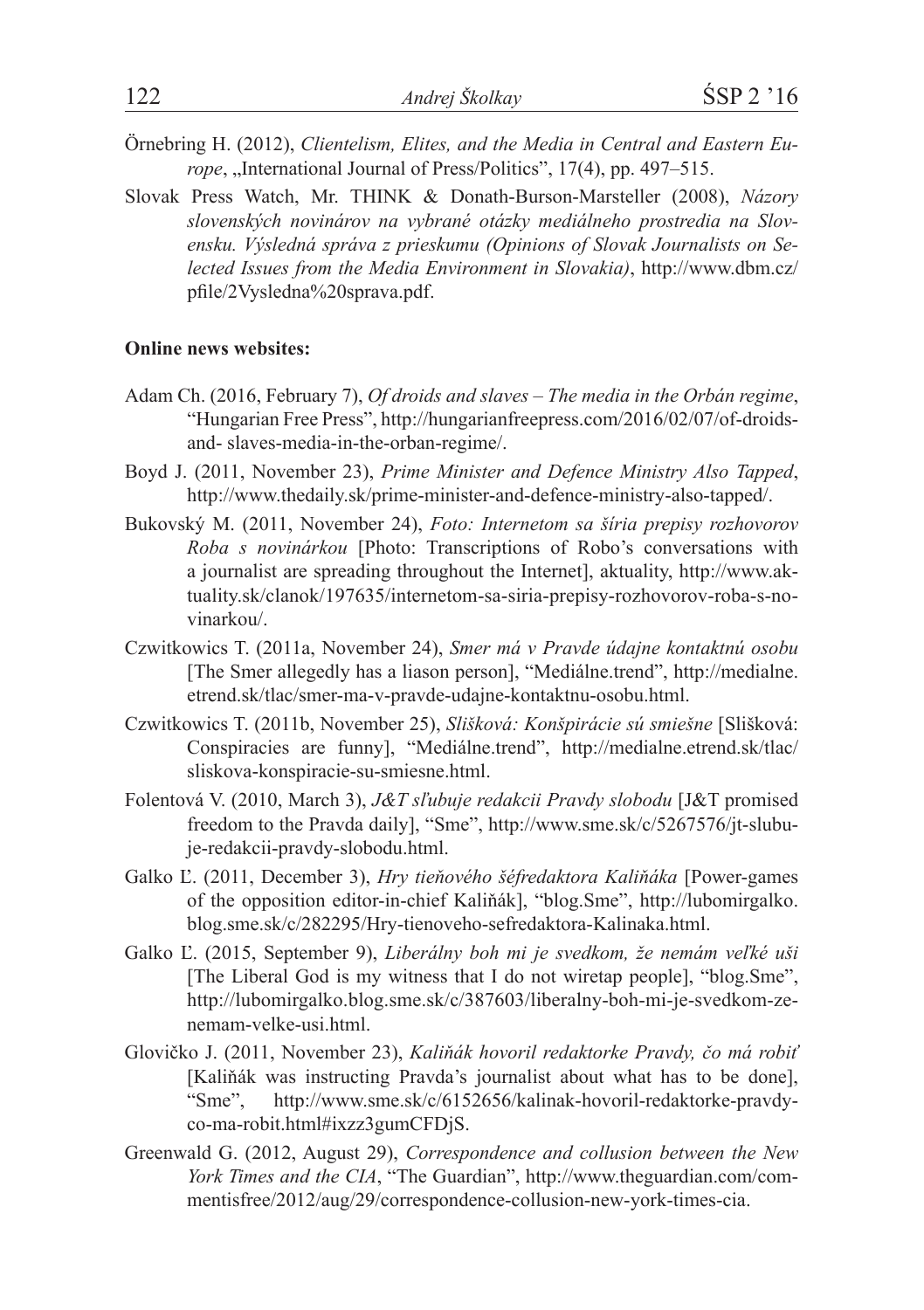- HN (2011a, November 21), *Galkovi ľudia odpočúvali novinárov. Minister sa bráni* [Galko's people were wiretapping journalists, The minister defends himself], "HN online", http://hn.hnonline.sk/slovensko-119/galkovi-ludia-odpocuvalinovinarov-minister-sa-brani-473904.
- HN (2011b, November 22), *Novinári písali o čistkách. Začali ich odpočúvať* [The journalists were writing about the clear-outs. They started to monitor them], "HN online", http://hn.hnonline.sk/slovensko-119/novinari-pisali-o-cistkachzacali-ich-odpocuvat-474043.
- Kernová M. (2015. April 22), *Penta si z novinárov urobila atómový kufrík* [Penta has made a Nuclear Deterrence Tool of Journalists], https://dennikn.sk/blog/ penta-si-z-novinarov-urobila-atomovy-kufrik/.
- Kováč P., Vargová J. (2011, November 24), *Kaliňák riadi Pravdu, tvrdí Galko. On to však odmieta* [Kaliňák controls Pravda, says Galko. However, he denies it], "aktuality", http://www.aktuality.sk/clanok/197646/kalinak-riadi-pravdutvrdi-galko-on-to-vsak-odmieta/.
- MEMO98 (2016), *Prezentácia politických predstaviteľov a subjektov pred voľbami do NR SR (13.2.–28.2.2016)*, [Presentation of Politicians and Parties during the Election Campaign to Parliament (13.2.–28.2.2016)], http://www.memo98. sk/index.php?base=data/spravy/2016/1456838367.txt.
- Petková Z., Kern M., Tódová M. (2011, November 21), *Pravica vidí v odpočúvaní návrat Mečiara* [The right wing sees the return of Mečiar in the wiretapping], "Sme", http://www.sme.sk/c/6149532/pravica-vidi-v-odpocuvani-navratmeciara.html#ixzz3guuugFnp.
- Pravda (2011a, November 22), *Minister obrany Galko skončil* [The Minister of Defence Galko had to leave office], "Pravda", http://spravy.pravda.sk/domace/ clanok/172461-minister-obrany-galko-skoncil/.
- Pravda (2011b, November 22), *Ako spravodajská služba odôvodnila odpočúvanie, pozrite si fotokópiu* [What reason did the intelligence service give for wiretapping, see the photocopy], "Pravda", http://spravy.pravda.sk/domace/ clanok/172456-ako-spravodajska-sluzba-odovodnila-odpocuvanie-pozritesi-fotokopiu/.
- SITA (2011, November 24), *Galko vracia úder: Kaliňák priznal, že riadi Pravdu!* [Galko counters: Kaliňák has admitted that he has control over Pravda!], "topky", http://www.topky.sk/cl/100535/1292112/Galko-vracia-uder--Kalinakpriznal--ze-riadi-Pravdu-.
- SITA & TASR (2011, November 25), *Galko: Dôstojník VOS odmietol ísť na detektor lži* [Galko: The MDI officer refused to undergo a lie-detector test], "Sme", http://www.sme.sk/c/6155418/galko-dostojnik-vos-odmietol-ist-na-detektorlzi.html#ixzz3gusCpomM.
- Slišková N. (2011, November 20), *Denník Pravda odpočúvali Galkovi ľudia* [The Pravda daily was wiretapped by Galko's people], "Pravda", http://spravy. pravda.sk/domace/clanok/172434-dennik-pravda-odpocuvali-galkovi-ludia/.